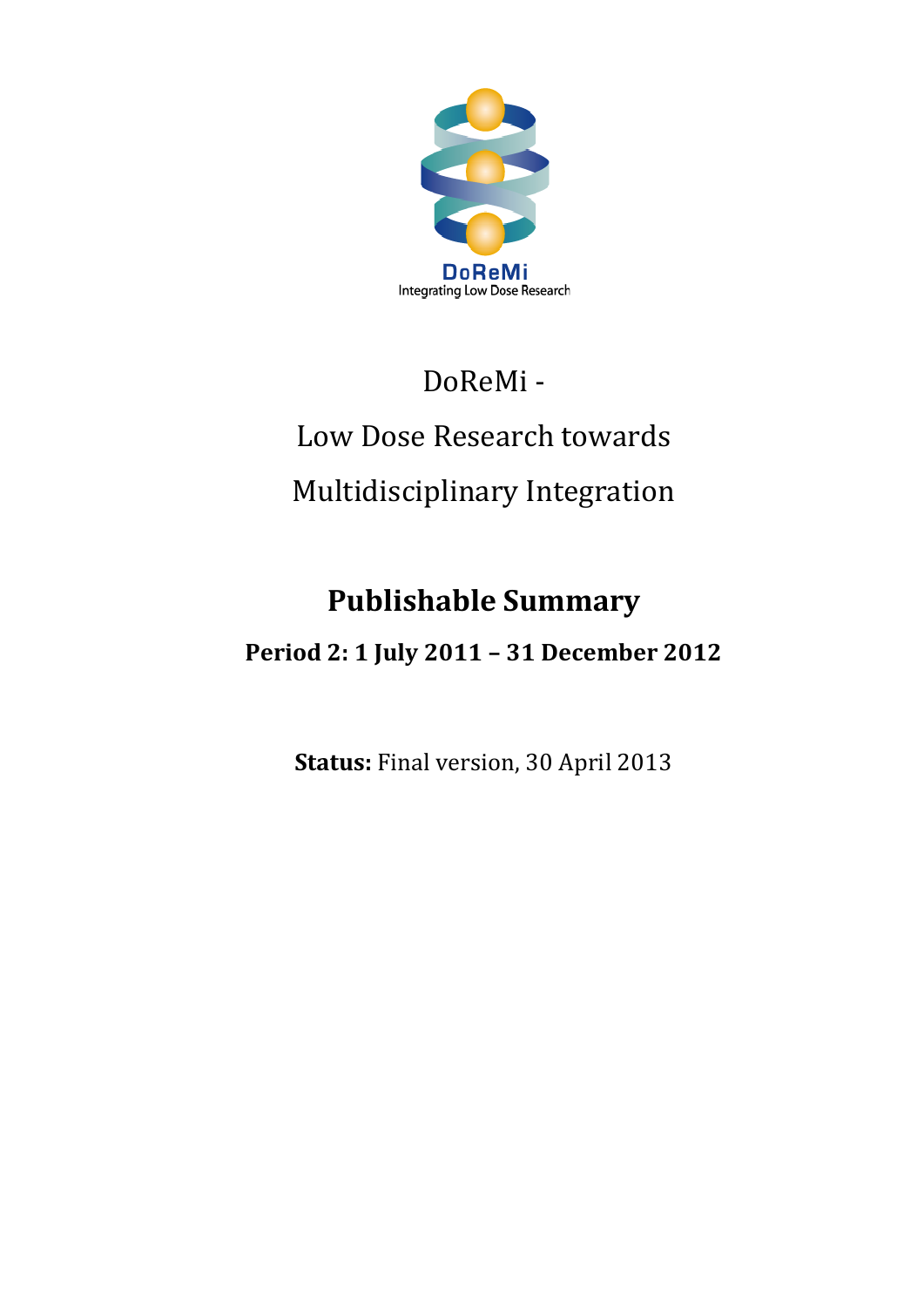#### **1. A summary description of project context and objectives**

The aim of the DoReMi consortium is to promote the sustainable integration of low dose risk research in Europe. This will facilitate efforts to resolve the key policy questions identified by the 'High Level Expert Group (HLEG) on Low Dose Risk Research' (www.hleg.de). These are the shape/s of cancer dose-risk relationship/s, variation in risk between individuals, differences in tissue sensitivities for cancer, effects of radiation quality, risks from internal exposures and the risks of non-cancer effects. The research activities of DoReMi focus on the research areas identified by the HLEG as being the most promising in terms of resolving the stated key policy questions. DoReMi provides an operational tool to continue the development of the MELODI platform (Multidisciplinary European Low Dose Risk Research Initiative) that represents the major national bodies and research programmes with a long term commitment to low dose risk research in Europe. The Joint Programme of Activities (JPA) of DoReMi includes: (i) a Joint Programme of Research (JPR) covering the research priorities (key questions) outlined above and including the sharing and updating of existing infrastructures; (ii) a Joint Programme of Integration (JPI) to promote sustainable integration between the key players in Europe; and (iii) a Joint Programme for the Spreading of Excellence (JPSE), covering in particular knowledge management, training & mobility and the communication of significant DoReMi findings to stakeholders and policymakers. The Joint Programme of Research addresses three main topics: the shape of dose response curve for cancer, effects of individual susceptibilities and the risks of noncancer effects. Radiation quality, internal exposures and tissue sensitivities are addressed as cross cutting themes within these main research areas. The research activities take a multi-disciplinary approach, including interfacing with the broader (i.e. non-radiation) biological, toxicological and epidemiological research communities. A substantial proportion of the activities of DoReMi are dedicated to the joint programme of research as DoReMi will take the lead towards sustainable integration of low dose risk research in Europe. In the longer term this will aid the resolution of the key policy questions in radiation protection.

Strategic planning of DoReMi activities is carried out in close collaboration with MELODI. The long term Strategic Research Agenda (SRA) for European low dose radiation risk research has been developed by MELODI. DoReMi has formulated research priorities in a Transitional Research Agenda (TRA) that focuses on objectives that are feasible to achieve within the 6 year lifetime of the project and that are in areas where stimulus is needed in order to proceed with the longer term strategic objectives of the SRA.

#### **2. A description of the work performed since the beginning of the project and the main results achieved so far**

Since the beginning of the DoReMi Network of Excellence in January 2010, there has been rapid progress in establishment of a European research platform to focus on questions of low dose risk. DoReMi continues the initial work of HLEG by contributing to the development of the long-term SRA of MELODI, and by establishing the more detailed shorter-term DoReMi TRA. The research agendas provided by MELODI and DoReMi have helped to identify priorities for low dose risk research not only by the organisations involved but also in national, European and global contexts. The planned enhancement of the DoReMi network through the calls for partners with new expertises has resulted in the inclusion of 20 new beneficiaries by January 2013. This has enhanced the competence of the consortium in several key areas, by integrating research experts in biomarker identification, immunological/inflammatory pathways, and the effects of chronic low dose exposures, cataractogenesis, stem cells, epigenetics and novel mechanisms of genome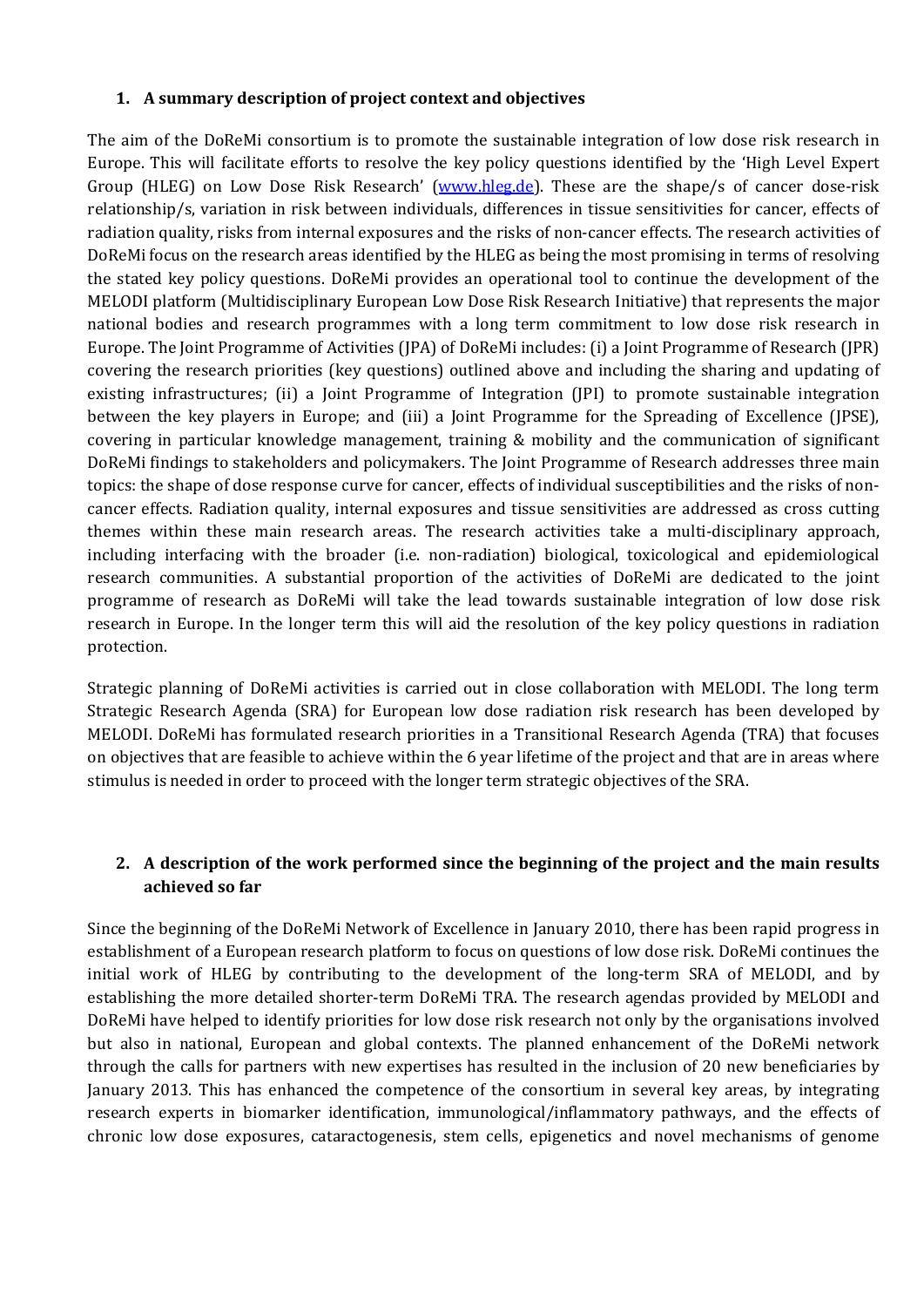reorganisation. The two DoReMi competitive calls attracted proposals from 83 different organisations in 24 countries (including 20 European MS).

DoReMi is now implementing research programs addressing the three key research areas: shape of doseresponse curve for cancer, individual radiation sensitivity for cancer and non-cancer effects. All RTD activities also address the cross-cutting issues of radiation quality, tissue sensitivity and internal emitters. Several workshops have been convened to develop strategies that focus on the most promising lines of research for the three areas. By month 36, experimental programs have been launched and amended in all three areas, including a number of feasibility studies preparing the field for large international collaborative efforts. The RTD approaches have been closely coordinated through discussions on needs for research infrastructures and analytical platforms, as well as targeted stimulation of training and education of nextgeneration researchers at the European level.

The availability of suitable infrastructures for performing low dose risk research is specifically addressed by DoReMi. Experimental radiation research is highly dependent on the availability of appropriate radiation sources that are reliable, capable of delivering a range of radiations, are robust and accurate. Low dose research also needs access to well defined epidemiological cohorts, reliable databases and biobanks and as well the appropriate platforms for analysis. After the initial mapping of infrastructures and their availability, DoReMi has now provided access to several new infrastructures that will enhance the European capabilities in addressing scientific questions relevant for low dose risk.

More information on current DoReMi activities can be found at the DoReMi website [\(http://www.doremi](http://www.doremi-noe.net/)[noe.net/\)](http://www.doremi-noe.net/) which is now fully operational. Dissemination of information on ongoing low dose risk research to the general public, the scientific community, policy makers and stakeholders is an important part of DoReMi networking activity. The publicly accessible part of the site contains general information on scientific aspects of low dose radiation research as well as aspects of training and education activities and of infrastructures. The website is seen as an important tool for internal and external communication. Through the website we will promote interdisciplinary interaction and increase European integration of research as well as facilitate the spreading of knowledge and enhancing our visibility outside of DoReMi. Key documents such as the DoReMi TRA, as well as the links to the MELODI website, other platforms and EURATOM RTD activities can be found on the website. Input from the wider scientific community is actively encouraged via the website to allow efficient development of new research strategies within DoReMi and MELODI.

#### **3. The expected final results and their potential impact and use (including the socio-economic impact and the wider societal implications of the project so far)**

Although much is known about the quantitative effects of exposure to ionising radiation, considerable uncertainties and divergent views remain about the health effects at low doses. In 2009, the European High Level and Expert Group (HLEG) identified a series of key policy questions to be addressed by a strategic European research agenda. This resulted in the establishment of the MELODI European Research Platform, Multidisciplinary European Low Dose Research Initiative) to sustain the impetus and continue evolution of the research programme via the SRA. DoReMi will act as an operational tool for the sustained development of the MELODI platform during the next years, creating sustainable integration of European research on low dose risk and providing answers to key policy questions. The DoReMi joint programme for research focuses on the areas identified by the HLEG and MELODI as being the most promising in terms of addressing and resolving the key policy questions. By addressing the scientific basis underlying the system of radiation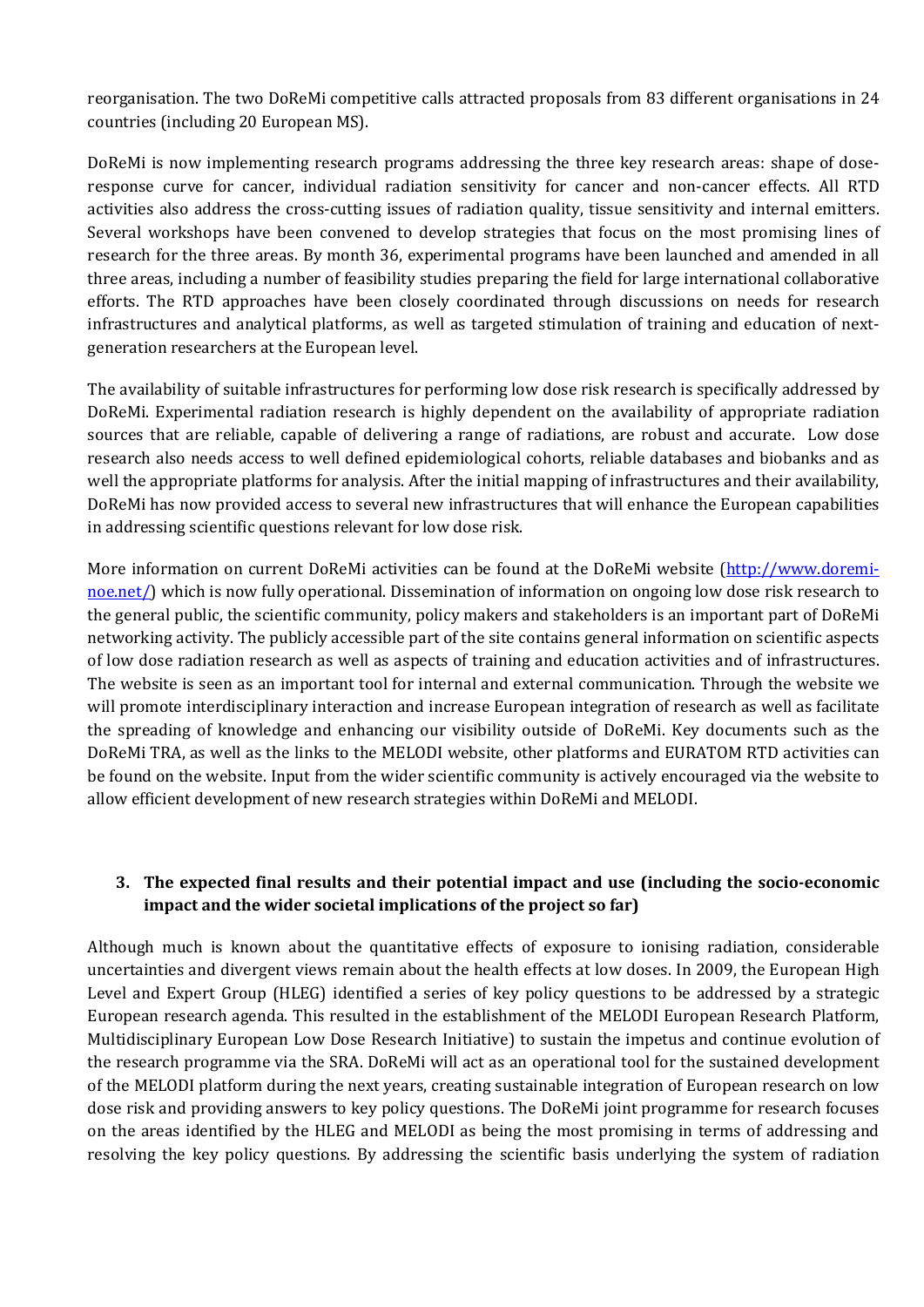protection DoReMi is contributing directly to strengthening the credibility of scientific evidence relevant to the development of radiation protection policy. Ultimately DoReMi can be expected to contribute more widely to radiation protection through engagement with International Commission on Radiological Protection and other national and international bodies. The High Level and Expert Group pointed out that many EU member states have lost key competences and are no longer capable of independently retaining their current research activities in radiation sciences, with implications for effectively fulfilling operational and policy needs and obligations. Up-to-date research and education and training activities carried out by DoReMi and MELODI are urgently needed to ensure the European competence in radiation sciences and radiation protection.

The experiences on integration of research gained by MELODI and DoReMi will be exploited when preparing for the Horizon 2020. By now, Strategic Research Agendas have been prepared not only for low dose risk research but also for radioecology and emergency preparedness. It is now possible to bring together all these platforms under one umbrella structure, addressing research on radiation protection.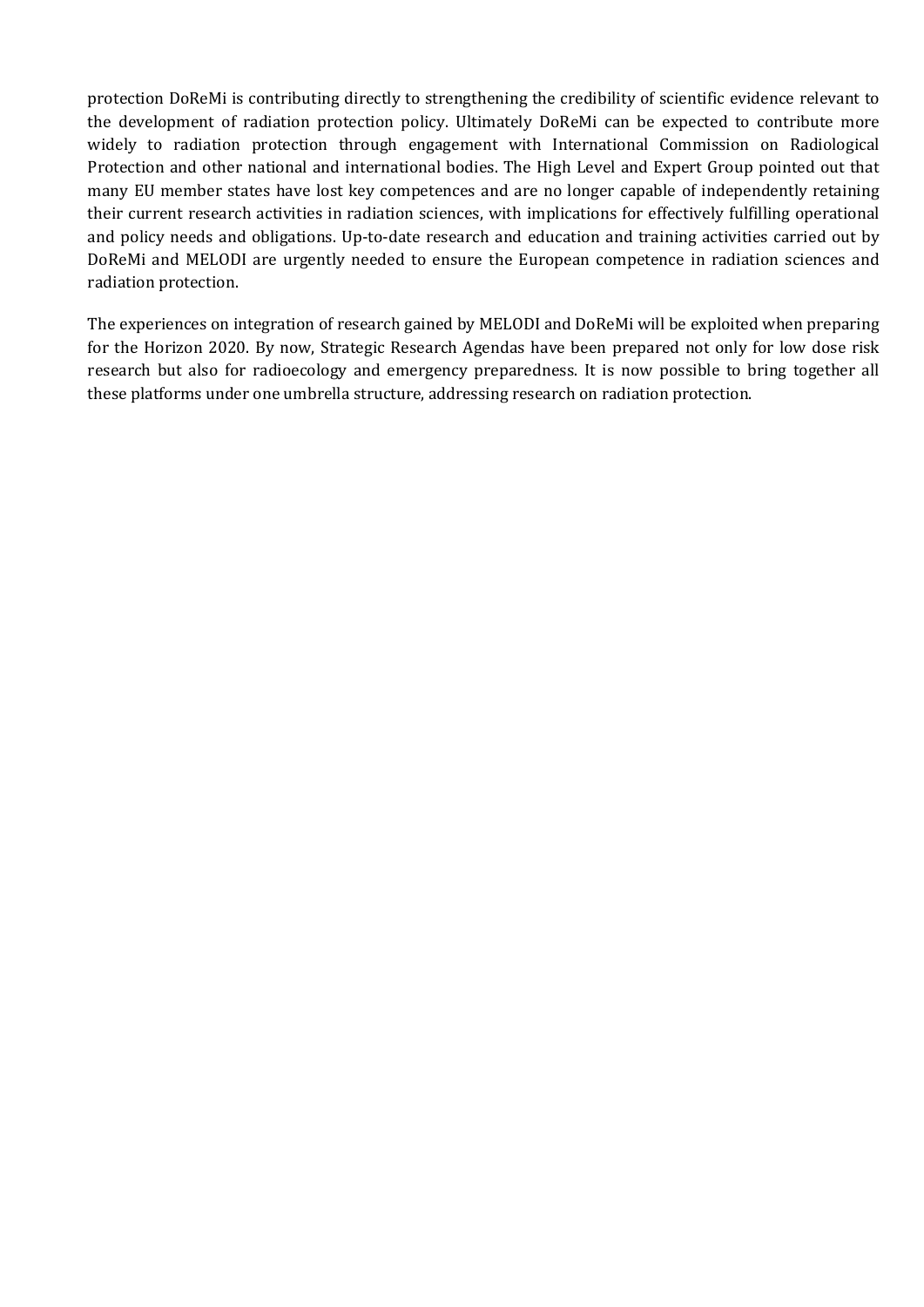#### **Attachment to Publishable Summary:**

#### **DoReMi List of beneficiaries:**

(Note that the beneficiaries 23-32 joined the project on 1 January 2013 onwards, from the beginning of the 3rd reporting period.)

| <b>Beneficiary</b><br>no.     | <b>Beneficiary name</b>                                                                        | <b>Beneficiary</b><br>short name | Country     | <b>Date</b><br>enter<br>project | <b>Date</b><br>exit<br>project |
|-------------------------------|------------------------------------------------------------------------------------------------|----------------------------------|-------------|---------------------------------|--------------------------------|
| $\mathbf{1}$<br>(Coordinator) | Radiation and Nuclear Safety<br>Authority                                                      | <b>STUK</b>                      | Finland     | 1                               | 72                             |
| $\overline{2}$                | Institut de Radioprotection et de<br>Sûreté Nucléaire                                          | <b>IRSN</b>                      | France      | $\mathbf{1}$                    | 72                             |
| 3                             | Helmholz Zentrum München                                                                       | <b>HMGU</b>                      | Germany     | $\mathbf{1}$                    | 72                             |
| 4                             | Commissariat à l'Energie<br>Atomique                                                           | <b>CEA</b>                       | France      | $\mathbf{1}$                    | 72                             |
| 5                             | <b>Health Protection Agency</b>                                                                | <b>HPA</b>                       | <b>UK</b>   | $\mathbf{1}$                    | 72                             |
| 6                             | University of Pavia                                                                            | <b>UNIPV</b>                     | Italy       | $\mathbf{1}$                    | 72                             |
| 7                             | Istituto Superiore di Sanitá                                                                   | <b>ISS</b>                       | Italy       | $\mathbf{1}$                    | 72                             |
| 8                             | Belgian Nuclear Research Centre                                                                | <b>SCK-CEN</b>                   | Belgium     | $\mathbf{1}$                    | 72                             |
| 9                             | Bundesamt für Strahlenschutz                                                                   | <b>BfS</b>                       | Germany     | $\mathbf{1}$                    | 72                             |
| 10                            | University of Stockholm                                                                        | SU                               | Sweden      | $\mathbf{1}$                    | 72                             |
| 11                            | Centre for Research in<br><b>Environmental Epidemiology</b>                                    | <b>CREAL</b>                     | Spain       | $\mathbf{1}$                    | 72                             |
| 12                            | <b>Institut Curie</b>                                                                          | IC                               | France      | $\mathbf{1}$                    | 72                             |
| 13                            | Universitaetsklinikum Erlangen                                                                 | <b>UKER</b>                      | Germany     | 19                              | 72                             |
| 14                            | Johann Wolfgang Goethe-<br>Universitaet, Frankfurt am Main                                     | <b>GUF</b>                       | Germany     | 19                              | 72                             |
| 15                            | Universitaet Rostock                                                                           | <b>UROS</b>                      | Germany     | 19                              | 72                             |
| 16                            | Norwegian University of Life<br>Sciences                                                       | <b>UMB</b>                       | Norway      | 19                              | 72                             |
| 17                            | Norwegian Radiation Protection<br>Authority                                                    | <b>NRPA</b>                      | Norway      | 19                              | 72                             |
| 18                            | Nasjonalt Folkehelseinstitutt                                                                  | <b>NIPH</b>                      | Norway      | 19                              | 72                             |
| 19                            | Agenzia Nazionale per le Nuove<br>Tecnologie, l'Energia e lo Sviluppo<br>Economico Sostenibile | <b>ENEA</b>                      | Italy       | 19                              | 72                             |
| 20                            | <b>Institute for Environmental</b><br>Sciences                                                 | <b>IES</b>                       | Japan       | 19                              | 72                             |
| 21                            | Dublin Institute of Technology                                                                 | <b>DIT</b>                       | Ireland     | 19                              | 72                             |
| 22                            | Erasmus Universitair Medisch                                                                   | Erasmus                          | Netherlands | 19                              | 72                             |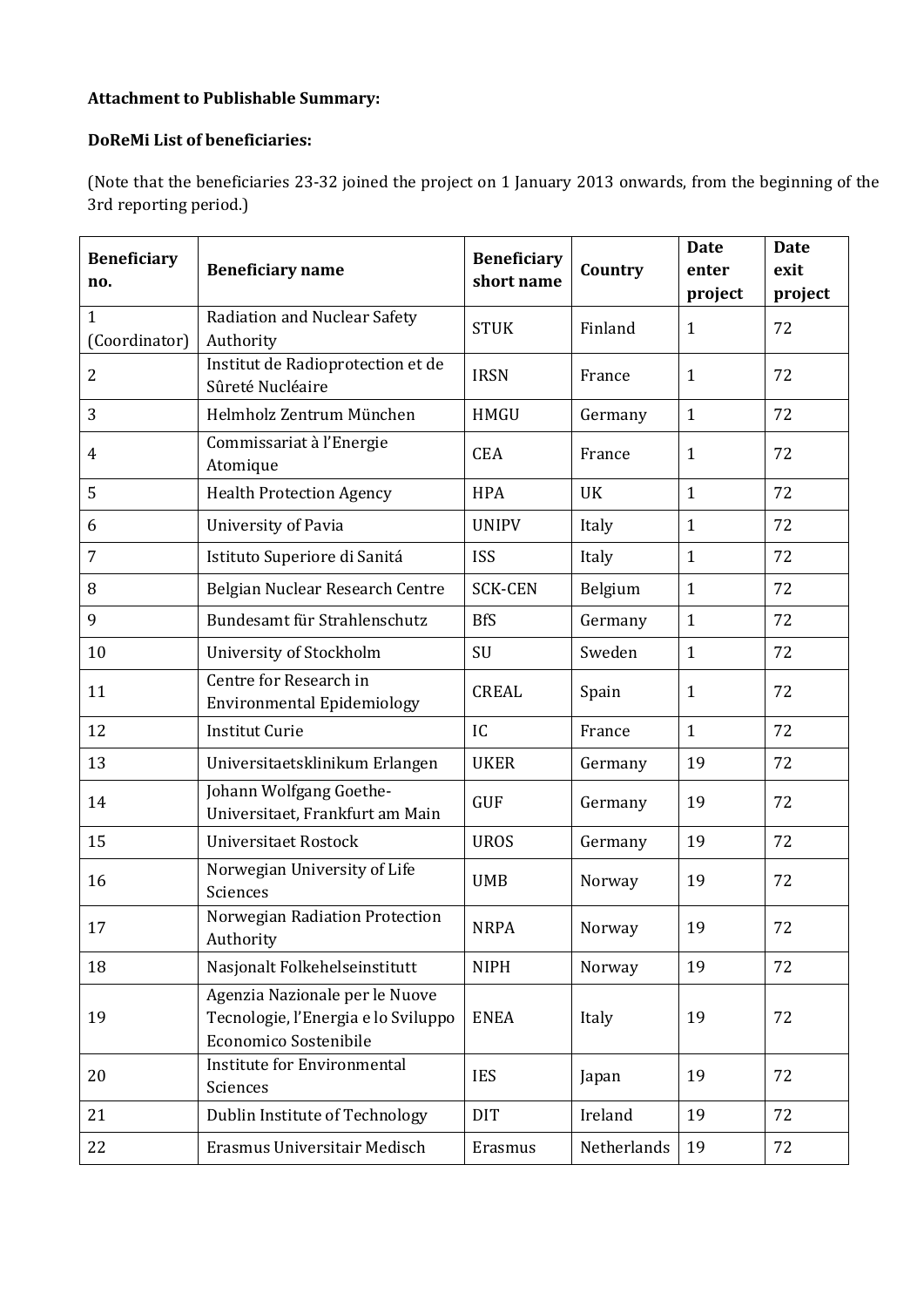|    | Centrum Rotterdam                                                                           |              |                    |    |    |
|----|---------------------------------------------------------------------------------------------|--------------|--------------------|----|----|
| 23 | Oxford Brookes University                                                                   | <b>OBU</b>   | <b>UK</b>          | 37 | 72 |
| 24 | <b>Brunel University</b>                                                                    | <b>UBRUN</b> | <b>UK</b>          | 37 | 72 |
| 25 | "Frédéric Joliot Curie" National<br>Research Institute for<br>Radiobiology and Radiohygiene | <b>NRIRR</b> | Hungary            | 37 | 72 |
| 26 | <b>National Radiation Protection</b><br>Institute                                           | <b>SURO</b>  | Czech<br>Republic  | 37 | 72 |
| 27 | <b>NUVIA Limited</b>                                                                        | <b>NUVIA</b> | <b>UK</b>          | 37 | 72 |
| 28 | Atomic Weapons Establishment                                                                | AWE          | <b>UK</b>          | 37 | 72 |
| 29 | Universitaet des Saarlandes                                                                 | <b>USAAR</b> | Germany            | 37 | 72 |
| 30 | Leiden University Medical Center                                                            | <b>LUMC</b>  | <b>Netherlands</b> | 37 | 72 |
| 31 | Universität der Bundeswehr<br>München                                                       | <b>UBWM</b>  | Germany            | 37 | 72 |
| 32 | Ludwig-Maximilians- Universität<br>München                                                  | LMU          | Germany            | 37 | 72 |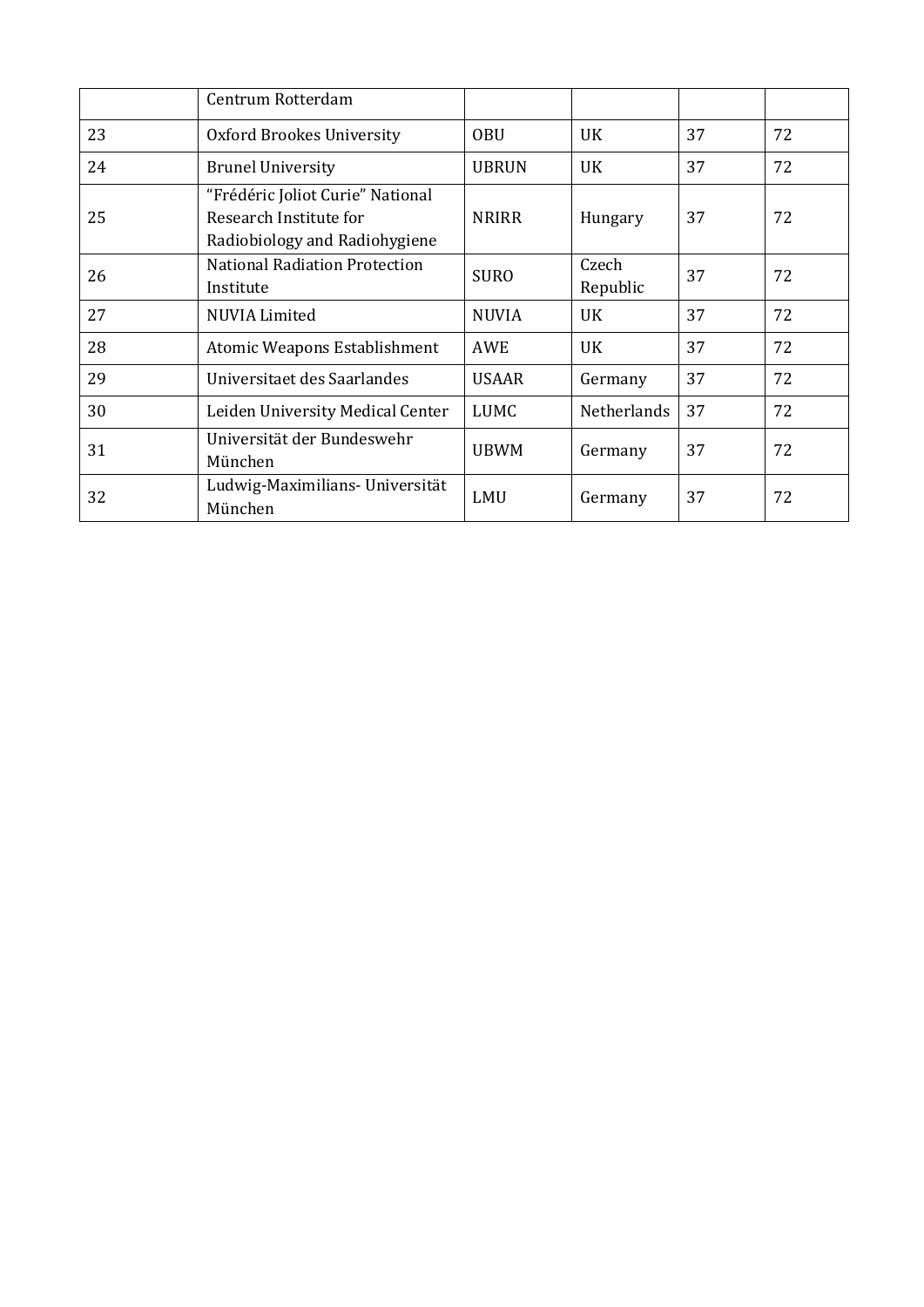#### **DoReMi Logos:**

Horizontal:



Vertical: